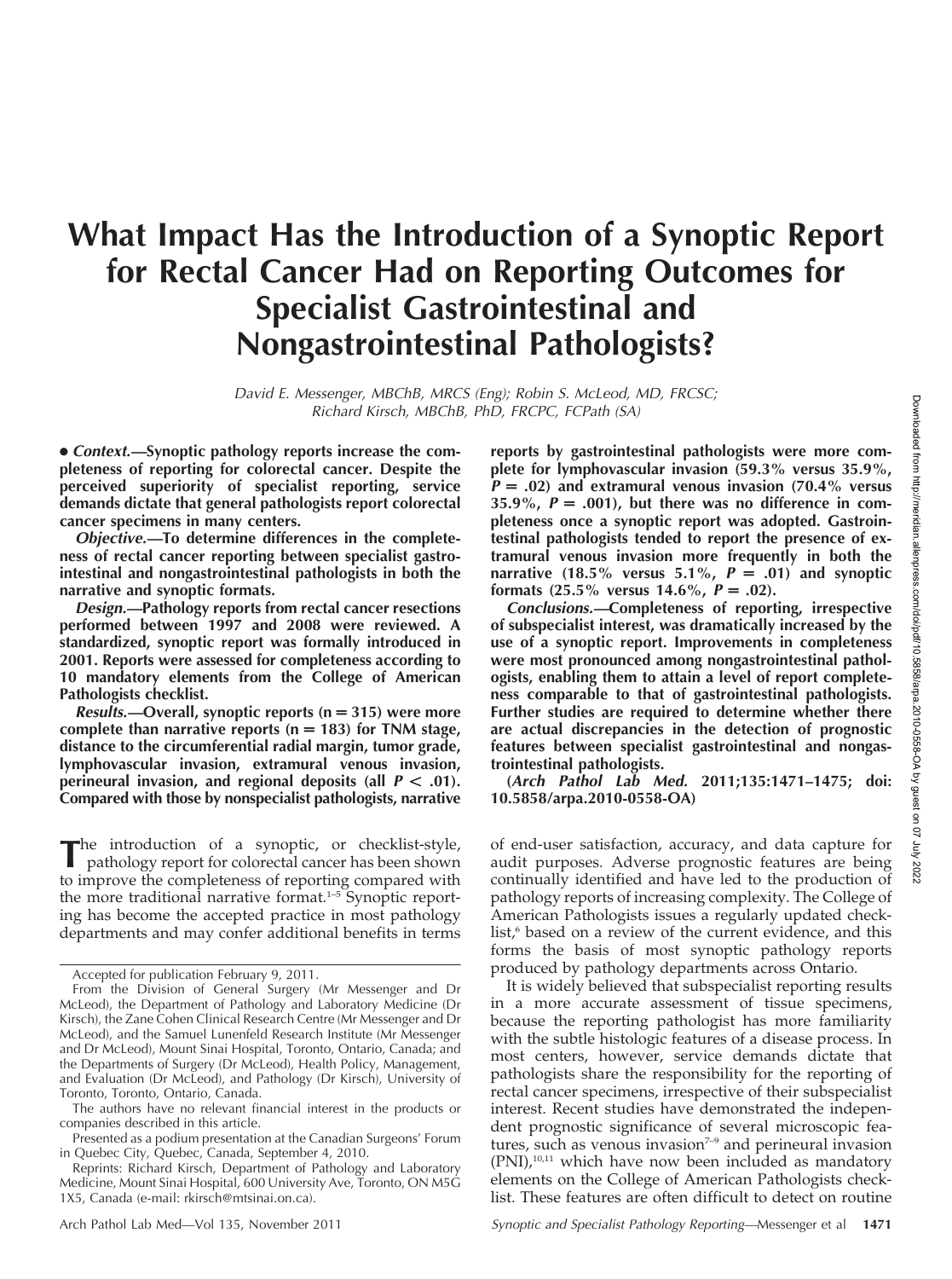The adoption of synoptic reporting over time by both gastrointestinal (GI) and non-GI pathologists. The dotted line refers to the date when the synoptic report was formally introduced (December 2001).



histologic assessment, and their incidence may be underreported. Despite efforts to maximize the completeness and potential accuracy of reporting by the introduction of a synoptic report, it remains unknown whether the assessment of rectal cancer specimens by a subspecialist pathologist confers any additional benefit.

Therefore, the 2 main objectives of this study were to (1) determine whether there was an overall difference in the completeness of narrative and synoptic reports and (2) determine what effect the subspecialist interest of the pathologist had on the completeness of narrative and synoptic reports.

### MATERIALS AND METHODS

A prospectively maintained database was used to identify all patients who underwent resection of a primary rectal adenocarcinoma between January 1997 and December 2008. The corresponding pathology reports were retrieved from the laboratory information system by means of a computer search. Approval for the study was granted by the Research Ethics Board at Mount Sinai Hospital, Toronto, Canada. Exclusion criteria included recurrent tumors, local excisions, and benign lesions. Cases of complete tumor resolution (ypT0) were routinely reported in the narrative format, as pathologists assumed that not all prognostic features would be identifiable. Therefore, ypT0 tumors were also excluded.

The reports were analyzed for completeness according to 10 key prognostic features included in the College of American Pathologists checklist for the reporting of colorectal cancer. These features included tumor size (in greatest dimension), TNM stage, histologic type, histologic grade, circumferential radial margin (CRM) involvement, distance to the CRM, lymphovascular invasion (LVI), extramural venous invasion (EMVI), PNI, and regional tumor deposits. Analysis of the reports was undertaken by a colorectal research fellow, with reporting inconsistencies clarified by a gastrointestinal (GI) pathologist who was blinded to their original formulation. Completion was defined as the reported presence or absence of a particular feature. In addition,

the rates of detection of 4 histologic adverse prognostic features—LVI, EMVI, PNI, and regional tumor deposits—were recorded separately.

A general rotation for the receipt of surgical specimens was in operation throughout the duration of the study period, ensuring that all anatomic pathologists were involved in the reporting of rectal cancer. The grossing of specimens was undertaken by pathology assistants and residents in accordance with the pathology protocol at Mount Sinai Hospital. Staff pathologists were responsible for the final authorization of all reports.

A synoptic pathology report was formally introduced in December 2001, although it had been available since mid-1999. The content of the report was based on the College of American Pathologists checklist, current evidence, and the opinion of GI pathologists within the department. It initially took the form of a paper document, which was completed by the reporting pathologist and then transcribed into a synoptic format. An updated electronic version with drop-down menus and the capacity to transfer data to Cancer Care Ontario was subsequently adopted in May 2007.

The data are presented as frequencies and percentages. Statistical analyses were performed using the  $\chi^2$  test, the Fisher exact test, or the Cochran-Armitage test where appropriate. A P value of  $\leq 05$  was taken to be statistically significant. Analyses were performed using the SPSS statistical software program (SPSS for Windows release 16.0, SPSS Inc, Chicago, Illinois).

#### RESULTS

Between January 1997 and December 2008, 498 pathology reports of rectal cancer resections were eligible for inclusion: 183 narrative (36.7%) and 315 synoptic (63.3%). A total of 28 pathologists issued pathology reports, 7 of whom had a subspecialist interest in GI pathology. The GI pathologists were responsible for issuing 164 of 498 pathology reports (32.9%) during the study period. The adoption of synoptic reporting over time can be seen in the Figure. There was a significant increase in uptake among both non-GI ( $z = 13.8$ ,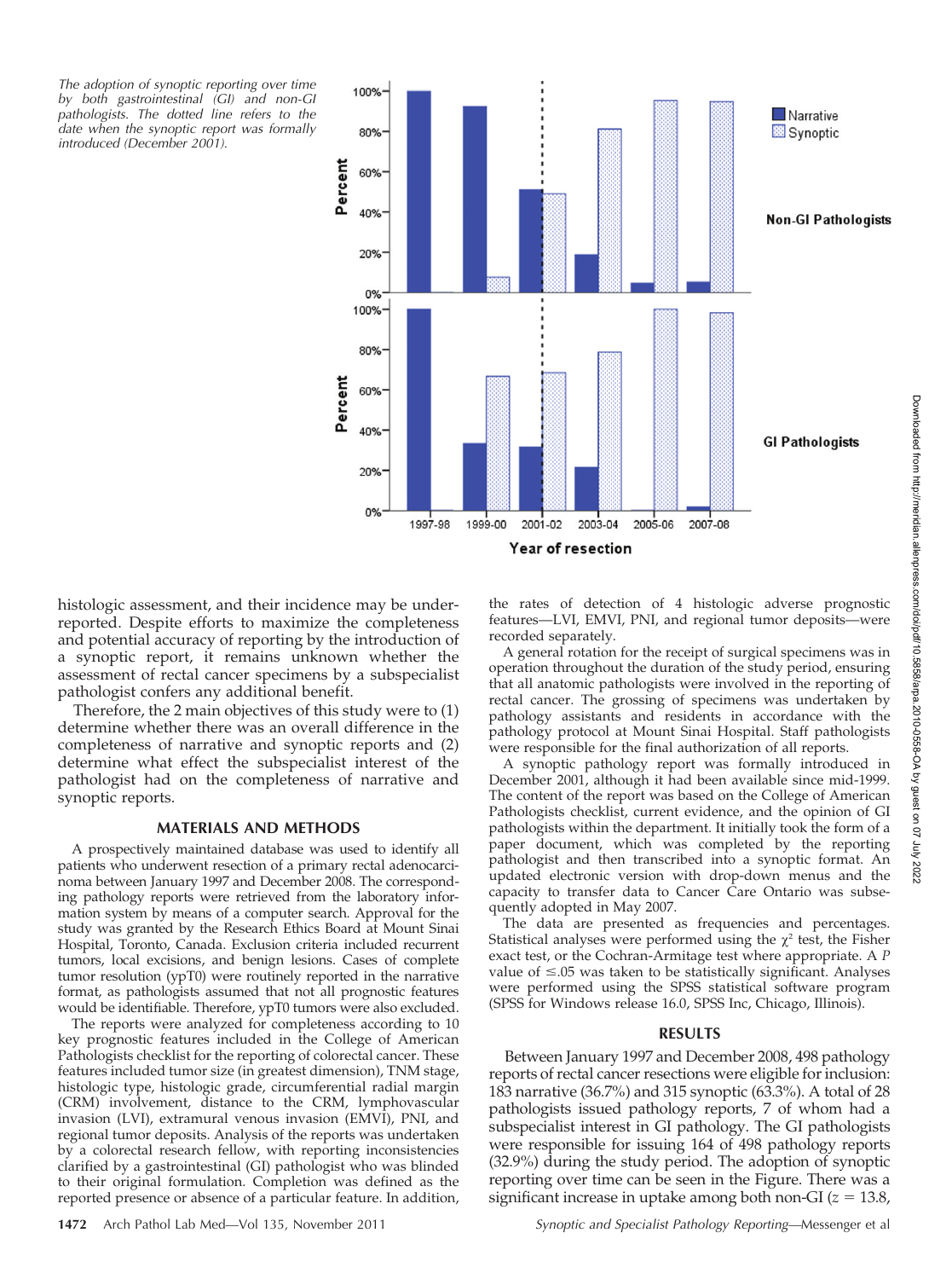| Table 1. Overall Completeness of Pathology Reports in Both the Narrative and Synoptic Formats |                                   |                                      |         |  |
|-----------------------------------------------------------------------------------------------|-----------------------------------|--------------------------------------|---------|--|
| <b>Feature</b>                                                                                | Narrative, No. (%)<br>$(n = 183)$ | Synoptic, No. $(\% )$<br>$(n = 315)$ | P value |  |
| Size (greatest diameter)                                                                      | 181 (98.9)                        | 313 (99.4)                           | .63     |  |
| TNM stage                                                                                     | 44 (24.0)                         | 303 (96.2)                           | < 0.001 |  |
| Histologic tumor type                                                                         | 181 (98.9)                        | 313 (99.4)                           | > 0.99  |  |
| Histologic tumor grade                                                                        | 168(91.8)                         | 307 (97.5)                           | .004    |  |
| Circumferential radial margin status                                                          | 183 (100)                         | 315 (100)                            | > 0.99  |  |
| Quantification of the distance to the circumferential                                         |                                   |                                      |         |  |
| radial margin <sup>a</sup>                                                                    | 151(86.3)                         | 294 (97.4)                           | < 0.001 |  |
| Lymphovascular invasion                                                                       | 72 (39.3)                         | 309 (98.1)                           | < 0.001 |  |
| Extramural venous invasion                                                                    | 75(41.0)                          | 305 (96.8)                           | < 0.001 |  |
| Perineural invasion                                                                           | 25(13.7)                          | 296 (94.0)                           | < 0.001 |  |
| Regional deposits                                                                             | 24 (13.1)                         | 262 (83.0)                           | < 0.001 |  |

<sup>a</sup> Eight cases in the narrative group and 13 cases in the synoptic group were excluded from analysis of distance to the circumferential radial margin because of gross involvement of this margin.

 $P < .001$ ) and GI pathologists ( $z = 7.25$ ,  $P < .001$ ) over the duration of the study period. In 1999–2000, synoptic reports were issued by 7.7% of non-GI pathologists and 66.7% of GI pathologists ( $P < .001$ ), but by 2007–2008, the proportion of synoptic reports issued had increased to 94.7% and 98.2%, respectively ( $P = .56$ ).

Synoptic reports were more complete than narrative reports for 7 of the 10 key prognostic features that were analyzed (Table 1). The most dramatic increases in completeness were demonstrated for TNM stage, LVI, EMVI, PNI, and regional deposits (all  $P < .001$ ). There was a less pronounced, but still statistically significant, increase in the proportion in which the CRM was quantified ( $P < .001$ ) and histologic tumor grade ( $P =$ .004). There was no difference in completeness between synoptic and narrative reports for tumor size in greatest dimension, histologic tumor type, and CRM status.

Following adoption of the synoptic report, there was also an increase in the detection rates of LVI, EMVI, and PNI (all  $P < .001$ ) (Table 2). However, the detection rate of regional deposits remained unchanged.

Narrative reports produced by GI pathologists were more complete than those produced by non-GI pathologists for LVI (59.3% versus 35.9%,  $P = .02$ ) and EMVI (70.4% versus 35.9%,  $P = .001$ ) (Table 3). However, once a synoptic report was adopted, there were no differences in the completeness of reporting of any element between GI and non-GI pathologists.

GI pathologists had a higher reported detection rate of EMVI (18.5% versus 5.1%,  $P = .01$ ) and PNI (14.8% versus 3.2%,  $P = .03$ ) than non-GI pathologists using the narrative format, and were more likely to report the detection of EMVI even after the adoption of a synoptic report (25.5% versus  $14.6\%$ ,  $P = .02$ ) (Table 4).

## COMMENT

The production of pathology reports that provide complete and accurate information on key prognostic features is vital to the decision-making process regarding subsequent treatment. The checklist-style format of

synoptic reports allows pathologists to report on features in a systematic fashion, thereby reducing the potential for information to be omitted. In rectal cancer, surgical quality improvement initiatives have focused heavily on reducing the involvement of the CRM, as this is a well-recognized independent predictor of local recurrence and disease-free survival.<sup>12,13</sup> More recently, increasing attention has been paid to histologic adverse prognostic features, which may be useful in the risk stratification of patients with stage II tumors who might benefit from the receipt of adjuvant therapy but would otherwise not receive it.<sup>8</sup> It is clear from this study and others that the introduction of a synoptic report increases the completeness of pathology reporting for rectal cancer, although its ability to standardize the reporting outcomes of specialist GI and non-GI pathologists has never previously been demonstrated.

A number of studies in the 1990s demonstrated the benefits of a structured format for pathology reporting. $1-3$ This evidence prompted the GI pathologists at Mount Sinai Hospital to develop a synoptic report for colorectal cancer. Gastrointestinal pathologists were quicker to adopt synoptic reporting, although by 2007–2008 almost all reports produced by both GI and non-GI pathologists were in a synoptic format. The uptake rate at the end of the study period compares favorably with that achieved across the rest of Ontario following a Cancer Care Ontario–sponsored initiative to implement synoptic reporting between 2004 and 2007.14

The introduction of a synoptic report for rectal cancer improved completeness of reporting for 7 of the 10 prognostic features analyzed in this study. Classification of TNM stage and the reporting of histologic adverse prognostic features showed the greatest improvement in completeness. Smaller, but still statistically significant, improvements in completeness were noted for quantification of distance to the CRM and histologic tumor grade. Interestingly, the assessment of CRM status was 100% complete in both narrative and synoptic reports, which may reflect the fact that pathologists at Mount Sinai Hospital were already aware of the importance of reporting such a powerful prognostic indicator.

| Table 2. Detection of Microscopic Features of Tumor Invasion in Both the Narrative and Synoptic Formats |                       |                      |         |
|---------------------------------------------------------------------------------------------------------|-----------------------|----------------------|---------|
| <b>Feature</b>                                                                                          | Narrative $(n = 183)$ | Synoptic $(n = 315)$ | P value |
| Lymphovascular invasion                                                                                 | 11(6.0)               | 84 (26.7)            | < 0.001 |
| Extramural venous invasion                                                                              | 13(7.1)               | 61 (19.4)            | < 0.001 |
| Perineural invasion                                                                                     | 9(4.9)                | 48 (15.2)            | < 0.001 |
| Regional deposits                                                                                       | 23(12.6)              | 47 (14.9)            | .47     |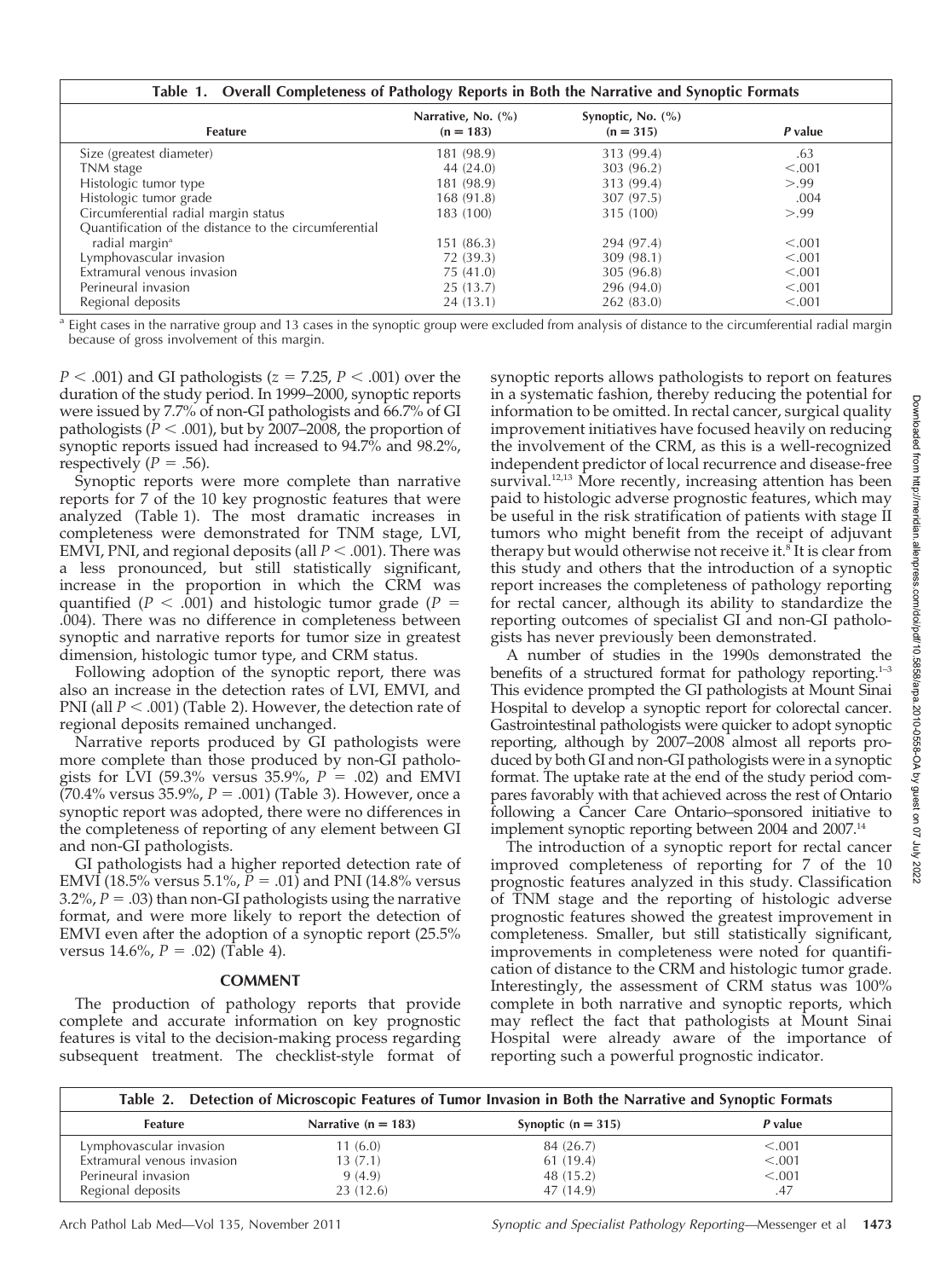Table 3. Completeness of Pathology Reports in Both the Narrative and Synoptic Formats, According to the Subspecialist Interest of the Reporting Pathologist, Either Nongastrointestinal (Non-GI) or Gastrointestinal (GI)

|                                   | Narrative, No. $(\% )$ (n = 183) |              |         | Synoptic, No. $(\% )$ (n = 315) |               |         |
|-----------------------------------|----------------------------------|--------------|---------|---------------------------------|---------------|---------|
| Feature                           | Non-GI $(n = 156)$               | $GI(n = 27)$ | P value | Non-GI $(n = 178)$              | $GI(n = 137)$ | P value |
| Size (greatest diameter)          | 154 (98.7)                       | 27 (100)     | > 99    | 177 (99.4)                      | 136(99.3)     | > 0.99  |
| TNM stage                         | 39(20.6)                         | 6(16.7)      | .68     | 168 (94.4)                      | 135 (98.5)    | .08     |
| Histologic tumor type             | 154 (98.7)                       | 27 (100)     | > 99    | 177 (100)                       | 136 (100)     | > 0.99  |
| Histologic tumor grade            | 145 (92.9)                       | 23 (85.2)    | .24     | 173 (97.2)                      | 135 (98.5)    | .70     |
| Circumferential radial margin     |                                  |              |         |                                 |               |         |
| status                            | 156 (100)                        | 27 (100)     | > 99    | 178 (100)                       | 137 (100)     | > 0.99  |
| Quantification of the distance to |                                  |              |         |                                 |               |         |
| the circumferential radial        |                                  |              |         |                                 |               |         |
| margin <sup>a</sup>               | 133 (87.5)                       | 18(78.3)     | .23     | 166 (98.2)                      | 128 (96.2)    | .31     |
| Lymphovascular invasion           | 56 (35.9)                        | 16(59.3)     | .02     | 176 (98.9)                      | 133 (97.1)    | .41     |
| Extramural venous invasion        | 56 (35.9)                        | 19(70.4)     | .001    | 170 (95.5)                      | 135 (98.5)    | .20     |
| Perineural invasion               | 19 (12.2)                        | 6(22.2)      | .16     | 166(93.3)                       | 130 (94.9)    | .55     |
| Regional deposits                 | 18 (11.5)                        | 6(22.2)      | .11     | 146 (82.0)                      | 116 (84.7)    | .85     |

<sup>a</sup> Eight cases (4 non-GI and 4 GI) in the narrative group and 13 cases (9 non-GI and 4 GI) in the synoptic group were excluded from analysis of distance to the circumferential radial margin because of gross involvement of this margin.

It is conceivable that a narrative report could have been constructed using a structured template, potentially resulting in a comparable level of completeness to that of a synoptic report. However, experience within the pathology department would suggest that the structured template was used with the sole intent of producing a synoptic report, even if this was preceded by a traditional, narrative component.

The detection rates of histologic adverse prognostic features also increased with the use of a synoptic report. It is possible that the adoption of a structured format prompted pathologists to report on the presence or absence of these features, potentially encouraging a more detailed histologic assessment and a subsequent increase in their rate of detection. Although this appears to be the most obvious explanation, increased detection rates of histologic adverse prognostic features may have also been attributed to an increasing awareness among pathologists about their effect on disease recurrence and survival or to changes in tumor biology over time.

Improvements in the completeness of pathology reporting by both GI and non-GI pathologists were witnessed following the adoption of a synoptic report. Narrative reports by GI pathologists were more complete for LVI and EMVI compared with those by nonspecialist pathologists, but once a synoptic report was adopted there were no longer any differences.

Gastrointestinal pathologists reported the presence of EMVI more frequently than non-GI pathologists in both the narrative and synoptic formats. Although interesting, it would be precipitous to draw any firm conclusions from these observations, as the current study was not specifically designed to address differences in detection rates of prognostic features between specialist GI and non-GI pathologists. Nonetheless, these findings have prompted further studies, including a recent cross-sectional survey of pathologists in Ontario that revealed that GI specialists were more likely to report higher detection rates of venous invasion.15 Similar observations have also been reported by the pathologists involved in the CLASSIC trial, who noted that GI pathologists detected EMVI in 30% of cases, compared with non-GI specialists, for whom the EMVI detection rate was less than 10%.<sup>16</sup> This apparent increase in the reported detection of EMVI by GI pathologists may be related to a more advanced case mix, a lower threshold for the application of diagnostic criteria, or simply a failure of recognition by non-GI pathologists. Interobserver variability between GI and non-GI pathologists in the detection of EMVI and other prognostic histologic features remains to be proven and is currently the subject of further study by the authors.

Despite the increasing prevalence of subspecialist reporting, in many smaller centers there are an insufficient number of pathologists to support subspecialist rotations for the reporting of specimens. Given the ever-increasing complexity of pathology reporting in rectal cancer, not all nonspecialist pathologists will be aware of the prognostic significance of certain features. Therefore, it would appear that the use of a synoptic report, particularly in the electronic format with the option of drop-down menus and discrete data fields, would be of more benefit to nonspecialist pathologists in encouraging the production of a complete pathology report.

In conclusion, the introduction of a synoptic report dramatically improved the completeness of reporting of rectal cancer among both non-GI and GI pathologists. Improvements in completeness were most pronounced among non-GI pathologists, enabling them to attain a level of report completeness comparable to that of GI

Table 4. Detection of Microscopic Features of Tumor Invasion in Both the Narrative and Synoptic Formats, According to the Subspecialist Interest of the Reporting Pathologist, Either Nongastrointestinal (non-GI) or Gastrointestinal (GI)

|                            | Narrative, No. $\frac{6}{6}$ (n = 183) |              |         |                    | Synoptic, No. $(\% )$ (n = 315) |         |
|----------------------------|----------------------------------------|--------------|---------|--------------------|---------------------------------|---------|
| <b>Feature</b>             | Non-GI $(n = 156)$                     | $GI(n = 27)$ | P value | Non-GI $(n = 178)$ | $GI(n = 137)$                   | P value |
| Lymphovascular invasion    | 8(5.1)                                 | 3(11.1)      | .21     | 54 (30.3)          | 30 (21.9)                       | .09     |
| Extramural venous invasion | 8(5.1)                                 | 5(18.5)      | .01     | 26(14.6)           | 35(25.5)                        | .02     |
| Perineural invasion        | 5(3.2)                                 | 4(14.8)      | .03     | 25 (14.0)          | 23 (16.8)                       | .52     |
| Regional deposit           | 18 (11.5)                              | 5(18.5)      | .25     | 26 (14.6)          | 21 (15.3)                       | .84     |